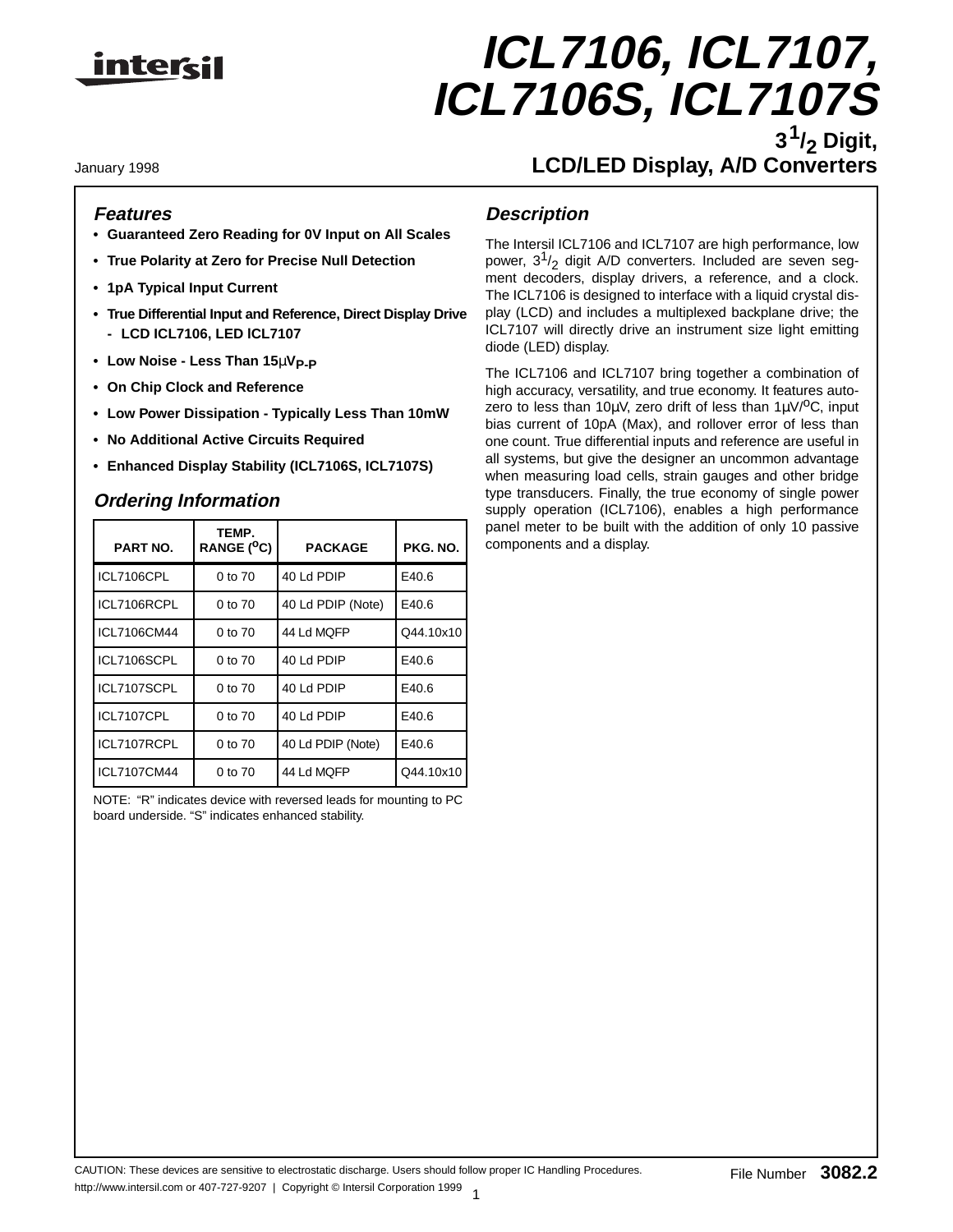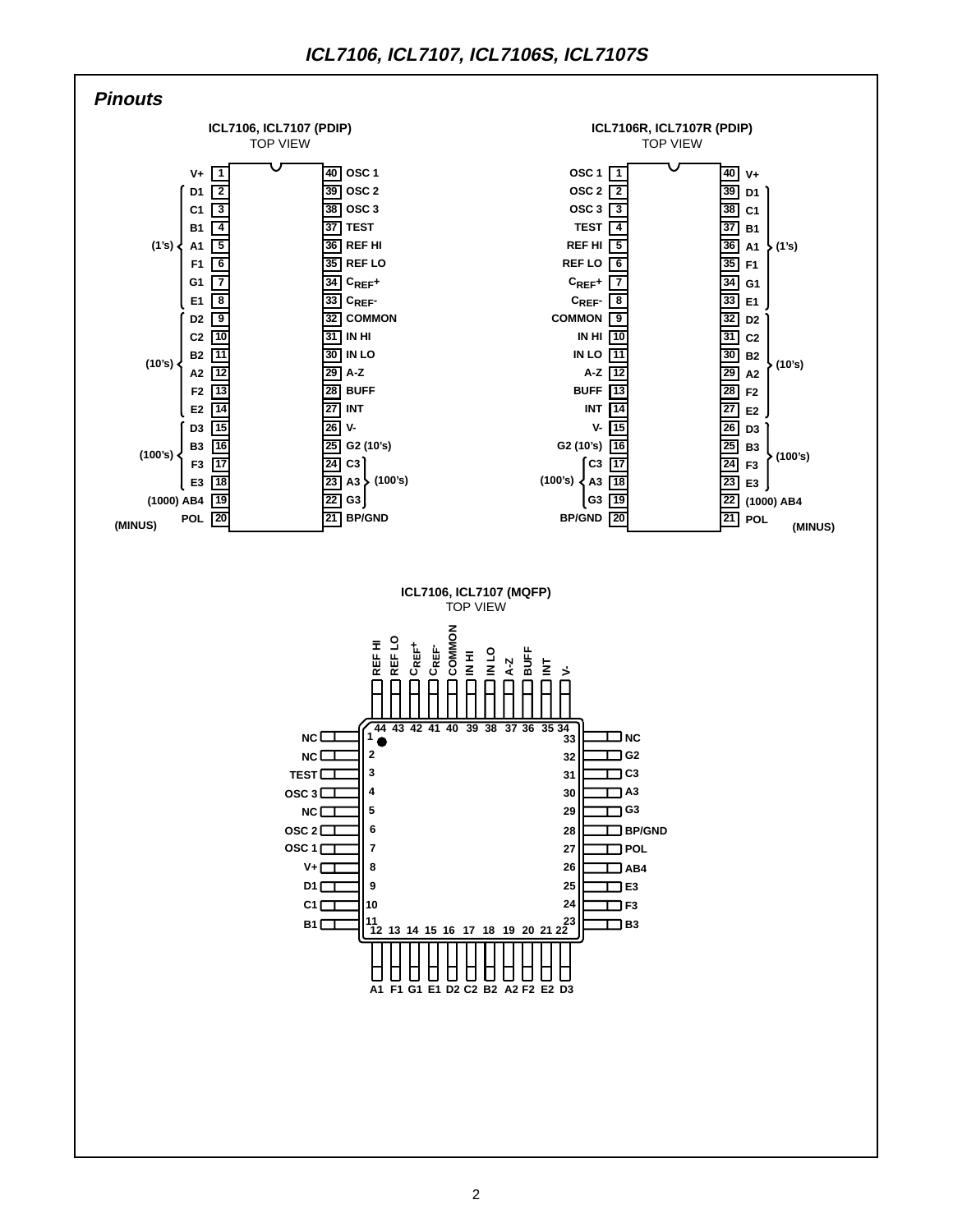### Absolute Maximum Ratings **National State State Transformation**

| $ICL7107$ GND to V+<br>Onevaling Candillana                    |  |
|----------------------------------------------------------------|--|
|                                                                |  |
| Reference Input Voltage (Either Input) V+ to V-<br>Clock Input |  |
|                                                                |  |
|                                                                |  |
|                                                                |  |
| Supply Voltage                                                 |  |
|                                                                |  |

| Thermal Resistance (Typical, Note 2)                                      | $\theta$ <sub>JA</sub> ( <sup>o</sup> C/W) |
|---------------------------------------------------------------------------|--------------------------------------------|
|                                                                           | 50                                         |
|                                                                           | -80                                        |
|                                                                           |                                            |
| Maximum Storage Temperature Range 65 <sup>o</sup> C to 150 <sup>o</sup> C |                                            |
| Maximum Lead Temperature (Soldering 10s)300 <sup>o</sup> C                |                                            |
| (MQFP - Lead Tips Only)                                                   |                                            |

#### **Operating Conditions**

Temperature Range . . . . . . . . . . . . . . . . . . . . . . . . . . . .0oC to 70oC

CAUTION: Stresses above those listed in "Absolute Maximum Ratings" may cause permanent damage to the device. This is <sup>a</sup> stress only rating and operation of the device at these or any other conditions above those indicated in the operational sections of this specification is not implied.

#### NOTES:

1. Input voltages may exceed the supply voltages provided the input current is limited to ±100µA.

2.  $\theta_{JA}$  is measured with the component mounted on an evaluation PC board in free air.

#### **Electrical Specifications** (Note 3)

| <b>PARAMETER</b>                                                           | <b>TEST CONDITIONS</b>                                                                                                   |                | <b>TYP</b>   | <b>MAX</b>     | <b>UNIT</b>             |  |
|----------------------------------------------------------------------------|--------------------------------------------------------------------------------------------------------------------------|----------------|--------------|----------------|-------------------------|--|
| <b>SYSTEM PERFORMANCE</b>                                                  |                                                                                                                          |                |              |                |                         |  |
| Zero Input Reading                                                         | $V_{IN} = 0.0V$ , Full Scale = 200mV                                                                                     | $-000.0$       | ±000.0       | $+000.0$       | Digital<br>Reading      |  |
| Stability (Last Digit) (ICL7106S, ICL7107S<br>Only)                        | Fixed Input Voltage (Note 7)                                                                                             | $-000.0$       | ±000.0       | $+000.0$       | Digital<br>Reading      |  |
| <b>Ratiometric Reading</b>                                                 | $V_{IN}$ = $V_{REF}$ , $V_{REF}$ = 100mV                                                                                 | 999            | 999/10<br>00 | 1000           | Digital<br>Reading      |  |
| <b>Rollover Error</b>                                                      | $-V_{IN}$ = $+V_{IN}$ $\approx$ 200mV<br>Difference in Reading for Equal Positive and<br>Negative Inputs Near Full Scale |                | ±0.2         | ±1             | Counts                  |  |
| Linearity                                                                  | Full Scale = $200mV$ or Full Scale = $2V$ Maximum<br>Deviation from Best Straight Line Fit (Note 6)                      |                | $+0.2$       | ±1             | Counts                  |  |
| Common Mode Rejection Ratio                                                | $V_{CM}$ = 1V, $V_{IN}$ = 0V, Full Scale = 200mV (Note 6)                                                                | $\overline{a}$ | 50           | $\overline{a}$ | uV/V                    |  |
| Noise                                                                      | $V_{1N} = 0V$ , Full Scale = 200mV<br>(Peak-To-Peak Value Not Exceeded 95% of Time)                                      |                | 15           |                | μV                      |  |
| Leakage Current Input                                                      | $V_{IN} = 0$ (Note 6)                                                                                                    | $\blacksquare$ | 1            | 10             | рA                      |  |
| Zero Reading Drift                                                         | $V_{\text{IN}} = 0$ , 0 <sup>o</sup> C To 70 <sup>o</sup> C (Note 6)                                                     | $\overline{a}$ | 0.2          | $\mathbf{1}$   | $\mu$ V/ <sup>o</sup> C |  |
| Scale Factor Temperature Coefficient                                       | $V_{IN}$ = 199mV, 0 <sup>o</sup> C To 70 <sup>o</sup> C,<br>(Ext. Ref. 0ppm/ <sup>o</sup> C) (Note 6)                    | $\overline{a}$ | 1            | 5              | ppm/ <sup>o</sup> C     |  |
| End Power Supply Character V+ Supply<br>Current                            | $V_{1N} = 0$ (Does Not Include LED Current for ICL7107)                                                                  |                | 1.0          | 1.8            | mA                      |  |
| End Power Supply Character V- Supply Current                               | ICL7107 Only                                                                                                             |                | 0.6          | 1.8            | mA                      |  |
| <b>COMMON Pin Analog Common Voltage</b>                                    | 25kΩ Between Common and<br>Positive Supply (With Respect to + Supply)                                                    | 2.4            | 3.0          | 3.2            | $\vee$                  |  |
| Temperature Coefficient of Analog Common                                   | 25kΩ Between Common and<br>Positive Supply (With Respect to + Supply)                                                    | $\blacksquare$ | 80           | $\blacksquare$ | ppm/ <sup>O</sup> C     |  |
| <b>DISPLAY DRIVER ICL7106 ONLY</b>                                         |                                                                                                                          |                |              |                |                         |  |
| Peak-To-Peak Segment Drive Voltage<br>Peak-To-Peak Backplane Drive Voltage | $V + =$ to $V - = 9V$ (Note 5)                                                                                           | 4              | 5.5          | 6              | $\vee$                  |  |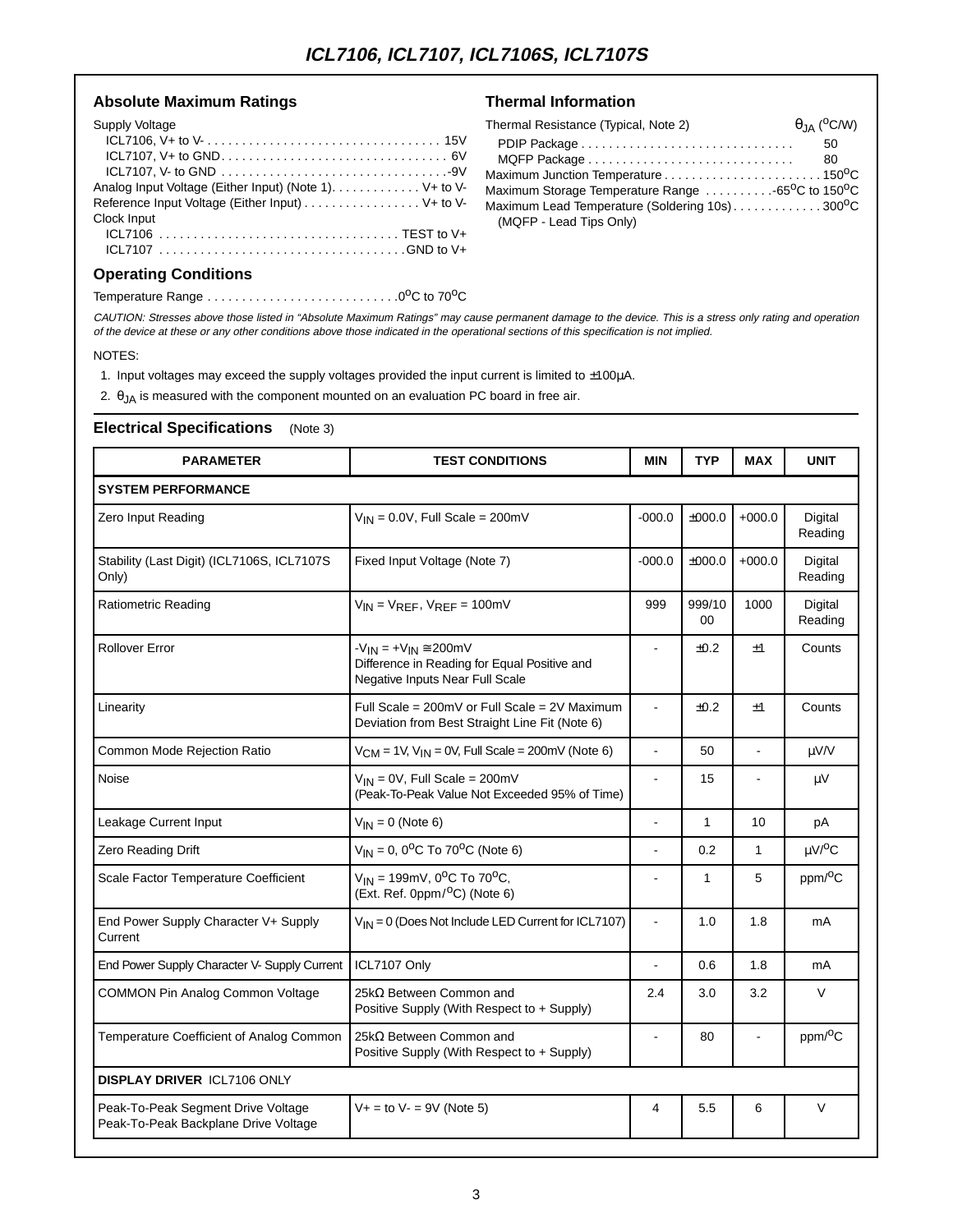| <b>Electrical Specifications</b><br>(Note 3) (Continued) |                                  |            |            |                          |             |  |  |
|----------------------------------------------------------|----------------------------------|------------|------------|--------------------------|-------------|--|--|
| <b>PARAMETER</b>                                         | <b>TEST CONDITIONS</b>           | <b>MIN</b> | <b>TYP</b> | <b>MAX</b>               | <b>UNIT</b> |  |  |
| <b>DISPLAY DRIVER ICL7107 ONLY</b>                       |                                  |            |            |                          |             |  |  |
| <b>Segment Sinking Current</b>                           | $V_+$ = 5V, Segment Voltage = 3V |            |            |                          |             |  |  |
| (Except Pins 19 and 20)                                  |                                  | 5          | 8          | $\overline{\phantom{a}}$ | mA          |  |  |
| Pin 19 Only                                              |                                  | 10         | 16         |                          | mA          |  |  |
| Pin 20 Only                                              |                                  | 4          | ⇁          |                          | mA          |  |  |

NOTES:

3. Dissipation rating assumes device is mounted with all leads soldered to printed circuit board.

- 4. Unless otherwise noted, specifications apply to both the ICL7106 and ICL7107 at  $T_A = 25^{\circ}\text{C}$ ,  $f_{CLOCK} = 48\text{kHz}$ . ICL7106 is tested in the circuit of Figure 1. ICL7107 is tested in the circuit of Figure 2.
- 5. Back plane drive is in phase with segment drive for 'off' segment, 180 degrees out of phase for 'on' segment. Frequency is 20 times conversion rate. Average DC component is less than 50mV.
- 6. Not tested, guaranteed by design.

**FULL SCALE**

7. Sample Tested.

# **Typical Applications and Test Circuits**



**FIGURE 1. ICL7106 TEST CIRCUIT AND TYPICAL APPLICATION WITH LCD DISPLAY COMPONENTS SELECTED FOR 200mV FULL SCALE**

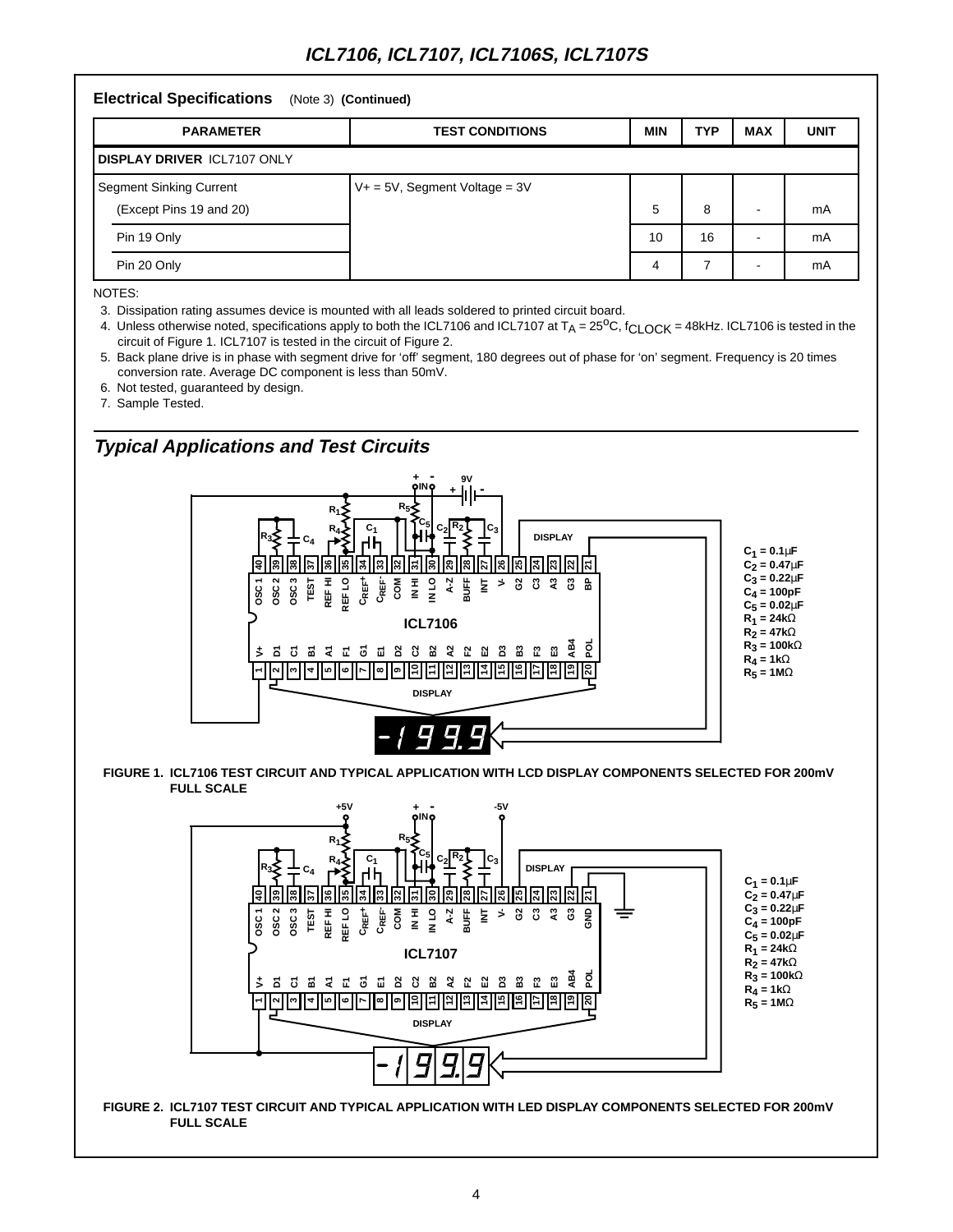# **Design Information Summary Sheet**

**• OSCILLATOR FREQUENCY**

 $f<sub>OSC</sub> = 0.45/RC$  $C<sub>OSC</sub>$  > 50pF; R<sub>OSC</sub> > 50k $\Omega$  $f<sub>OSC</sub>$  (Typ) = 48kHz

**• OSCILLATOR PERIOD**

 $t<sub>OSC</sub> = RC/0.45$ 

**• INTEGRATION CLOCK FREQUENCY**

 $f_{\text{Cl OCK}} = f_{\text{OSC}}/4$ 

**• INTEGRATION PERIOD**

 $t_{INT} = 1000 \times (4/f_{OSC})$ 

**• 60/50Hz REJECTION CRITERION**

 $t_{INT}/t_{60Hz}$  or  $t_{INT}/t_{60Hz}$  = Integer

**• OPTIMUM INTEGRATION CURRENT**

 $I_{INT} = 4\mu A$ 

**• FULL SCALE ANALOG INPUT VOLTAGE**

 $V_{INFS}$  (Typ) = 200mV or 2V

**• INTEGRATE RESISTOR**

 $R_{INT} = \frac{V_{INFS}}{V_{IVF}}$ I INT  $= - \frac{1}{1}$ 

- **INTEGRATE CAPACITOR**  $C_{\text{INT}} = \frac{(t_{\text{INT}})(l_{\text{INT}})}{V_{\text{H}}(l_{\text{INT}})}$  $=\frac{V_{\text{INT}}}{V_{\text{INT}}}$
- **INTEGRATOR OUTPUT VOLTAGE SWING**  $V_{\text{INT}} = \frac{(t_{\text{INT}})(l_{\text{INT}})}{C_{\text{H}}}$  $=\frac{C_{INT}}{C_{INT}}$
- **VINT MAXIMUM SWING:**

 $(V - 0.5V) < V_{INT} < (V + 0.5V)$ ,  $V_{INT}$  (Typ) = 2V

- **DISPLAY COUNT** COUNT =  $1000 \times \frac{V_{IN}}{V}$  $= 1000 \times \frac{18}{V_{REF}}$
- **CONVERSION CYCLE**

 $t_{CYC}$  =  $t_{CL0CK}$  x 4000  $t_{CYC} = t_{OSC} \times 16,000$ when  $f_{\text{OSC}} = 48$ kHz;  $t_{\text{CYC}} = 333$ ms

- **COMMON MODE INPUT VOLTAGE**  $(V - + 1V) < V_{IN} < (V + - 0.5V)$
- **AUTO-ZERO CAPACITOR**

 $0.01 \mu$ F <  $C_{AZ}$  <  $1 \mu$ F

- **REFERENCE CAPACITOR**  $0.1 \mu$ F < C<sub>RFF</sub> < 1 $\mu$ F
- **VCOM** Biased between Vi and V-.
- $V_{COM} \cong V + -2.8V$

Regulation lost when  $V+$  to  $V-$  <  $\approx 6.8V$ If  $V_{\text{COM}}$  is externally pulled down to (V+ to V-)/2, the  $V_{\text{COM}}$  circuit will turn off.

- **ICL7106 POWER SUPPLY: SINGLE 9V**  $V + - V - = 9V$ Digital supply is generated internally  $V_{GND} \cong V + -4.5V$
- **ICL7106 DISPLAY: LCD** Type: Direct drive with digital logic supply amplitude.
- **ICL7107 POWER SUPPLY: DUAL** ±**5.0V**  $V+=+5V$  to GND  $V = -5V$  to GND Digital Logic and LED driver supply V+ to GND
- **ICL7107 DISPLAY: LED** Type: Non-Multiplexed Common Anode

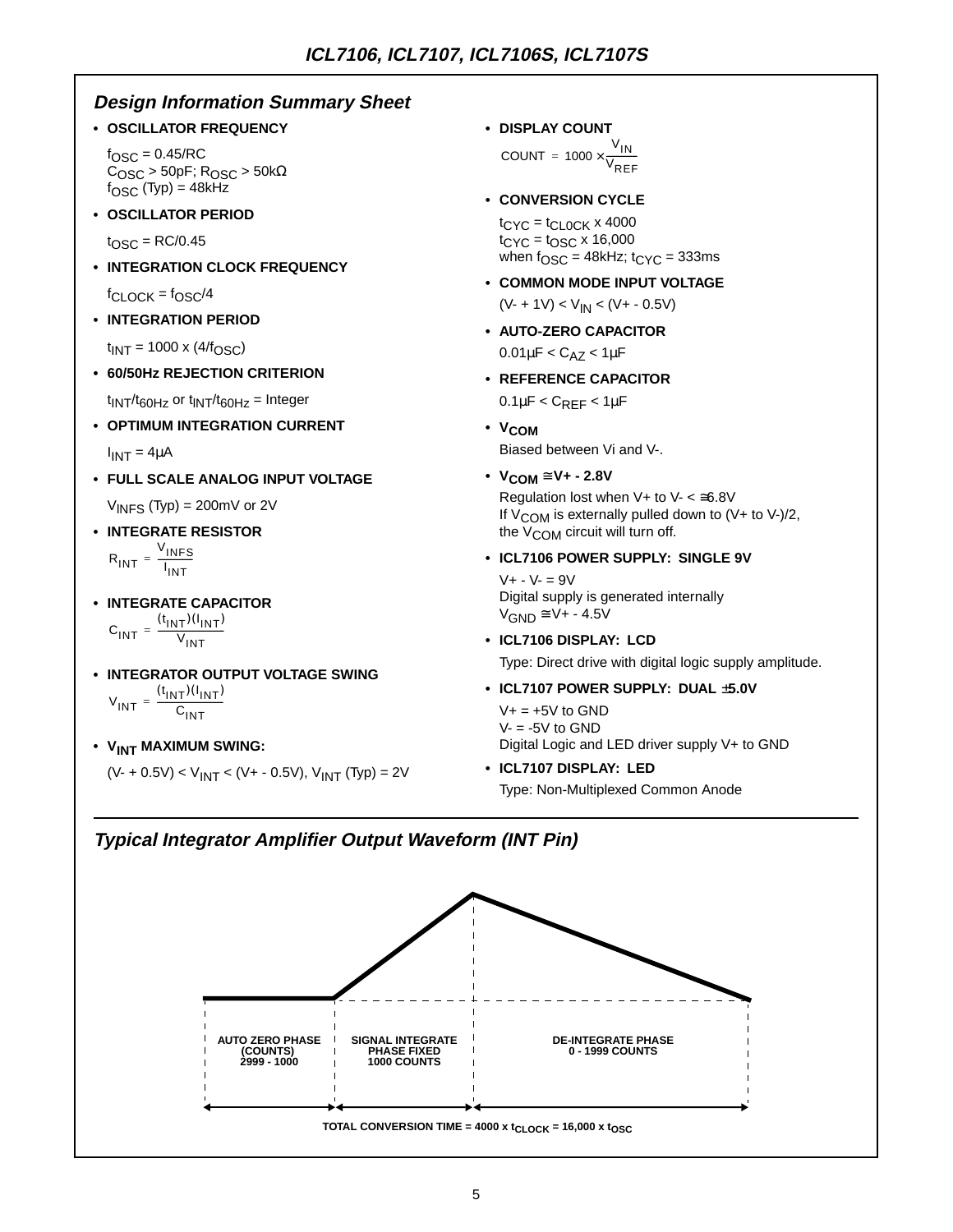# **Detailed Description**

#### **Analog Section**

Figure 3 shows the Analog Section for the ICL7106 and ICL7107. Each measurement cycle is divided into three phases. They are (1) auto-zero (A-Z), (2) signal integrate (INT) and (3) de-integrate (DE).

#### **Auto-Zero Phase**

During auto-zero three things happen. First, input high and low are disconnected from the pins and internally shorted to analog COMMON. Second, the reference capacitor is charged to the reference voltage. Third, a feedback loop is closed around the system to charge the auto-zero capacitor  $C_{A}$  to compensate for offset voltages in the buffer amplifier, integrator, and comparator. Since the comparator is included in the loop, the A-Z accuracy is limited only by the noise of the system. In any case, the offset referred to the input is less than 10µV.

#### **Signal Integrate Phase**

During signal integrate, the auto-zero loop is opened, the internal short is removed, and the internal input high and low are connected to the external pins. The converter then integrates the differential voltage between IN HI and IN LO for a fixed time. This differential voltage can be within a wide common mode range: up to 1V from either supply. If, on the other hand, the input signal has no return with respect to the converter power supply, IN LO can be tied to analog COMMON to establish the correct common mode voltage. At

the end of this phase, the polarity of the integrated signal is determined.

#### **De-Integrate Phase**

The final phase is de-integrate, or reference integrate. Input low is internally connected to analog COMMON and input high is connected across the previously charged reference capacitor. Circuitry within the chip ensures that the capacitor will be connected with the correct polarity to cause the integrator output to return to zero. The time required for the output to return to zero is proportional to the input signal. Specifically the digital reading displayed is:

$$
DISPLAN COUNT = 1000 \left( \frac{V_{IN}}{V_{REF}} \right).
$$

#### **Differential Input**

The input can accept differential voltages anywhere within the common mode range of the input amplifier, or specifically from 0.5V below the positive supply to 1V above the negative supply. In this range, the system has a CMRR of 86dB typical. However, care must be exercised to assure the integrator output does not saturate. A worst case condition would be a large positive common mode voltage with a near full scale negative differential input voltage. The negative input signal drives the integrator positive when most of its swing has been used up by the positive common mode voltage. For these critical applications the integrator output swing can be reduced to less than the recommended 2V full scale swing with little loss of accuracy. The integrator output can swing to within 0.3V of either supply without loss of linearity.

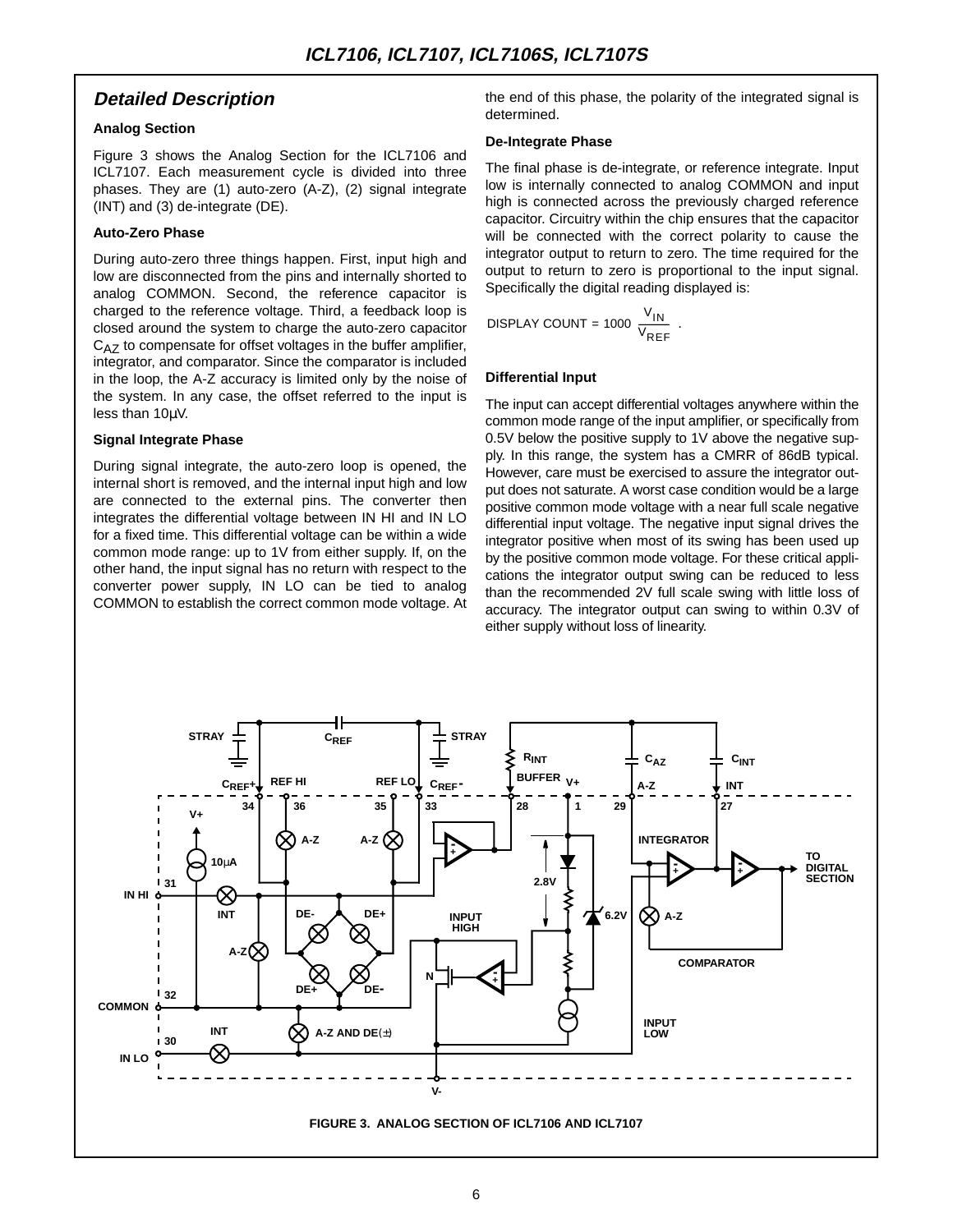#### **Differential Reference**

The reference voltage can be generated anywhere within the power supply voltage of the converter. The main source of common mode error is a roll-over voltage caused by the reference capacitor losing or gaining charge to stray capacity on its nodes. If there is a large common mode voltage, the reference capacitor can gain charge (increase voltage) when called up to de-integrate a positive signal but lose charge (decrease voltage) when called up to de-integrate a negative input signal. This difference in reference for positive or negative input voltage will give a roll-over error. However, by selecting the reference capacitor such that it is large enough in comparison to the stray capacitance, this error can be held to less than 0.5 count worst case. (See Component Value Selection.)

#### **Analog COMMON**

This pin is included primarily to set the common mode voltage for battery operation (ICL7106) or for any system where the input signals are floating with respect to the power supply. The COMMON pin sets a voltage that is approximately 2.8V more negative than the positive supply. This is selected to give a minimum end-of-life battery voltage of about 6V. However, analog COMMON has some of the attributes of a reference voltage. When the total supply voltage is large enough to cause the zener to regulate (>7V), the COMMON voltage will have a low voltage coefficient  $(0.001\%/V)$ , low output impedance ( $\approx 15\Omega$ ), and a temperature coefficient typically less than 80ppm/ $\rm ^{0}C$ .

The limitations of the on chip reference should also be recognized, however. With the ICL7107, the internal heating which results from the LED drivers can cause some degradation in performance. Due to their higher thermal resistance, plastic parts are poorer in this respect than ceramic. The combination of reference Temperature Coefficient (TC), internal chip dissipation, and package thermal resistance can increase noise near full scale from  $25\mu$ V to  $80\mu$ V<sub>P-P</sub>. Also the linearity in going from a high dissipation count such as 1000 (20 segments on) to a low dissipation count such as 1111(8 segments on) can suffer by a count or more. Devices with a positive TC reference may require several counts to pull out of an over-range condition. This is because over-range is a low dissipation mode, with the three least significant digits blanked. Similarly, units with a negative TC may cycle between over-range and a non-over-range count as the die alternately heats and cools. All these problems are of course eliminated if an external reference is used.

The ICL7106, with its negligible dissipation, suffers from none of these problems. In either case, an external reference can easily be added, as shown in Figure 4.

Analog COMMON is also used as the input low return during auto-zero and de-integrate. If IN LO is different from analog COMMON, a common mode voltage exists in the system and is taken care of by the excellent CMRR of the converter. However, in some applications IN LO will be set at a fixed known voltage (power supply common for instance). In this application, analog COMMON should be tied to the same point, thus removing the common mode voltage from the converter. The same holds true for the reference voltage. If reference can be conveniently tied to analog COMMON, it should be since this removes the common mode voltage from the reference system.

Within the lC, analog COMMON is tied to an N-Channel FET that can sink approximately 30mA of current to hold the voltage 2.8V below the positive supply (when a load is trying to pull the common line positive). However, there is only 10µA of source current, so COMMON may easily be tied to a more negative voltage thus overriding the internal reference.



**FIGURE 4. USING AN EXTERNAL REFERENCE**

#### **TEST**

The TEST pin serves two functions. On the ICL7106 it is coupled to the internally generated digital supply through a 500Ω resistor. Thus it can be used as the negative supply for externally generated segment drivers such as decimal points or any other presentation the user may want to include on the LCD display. Figures 5 and 6 show such an application. No more than a 1mA load should be applied.



**FIGURE 5. SIMPLE INVERTER FOR FIXED DECIMAL POINT**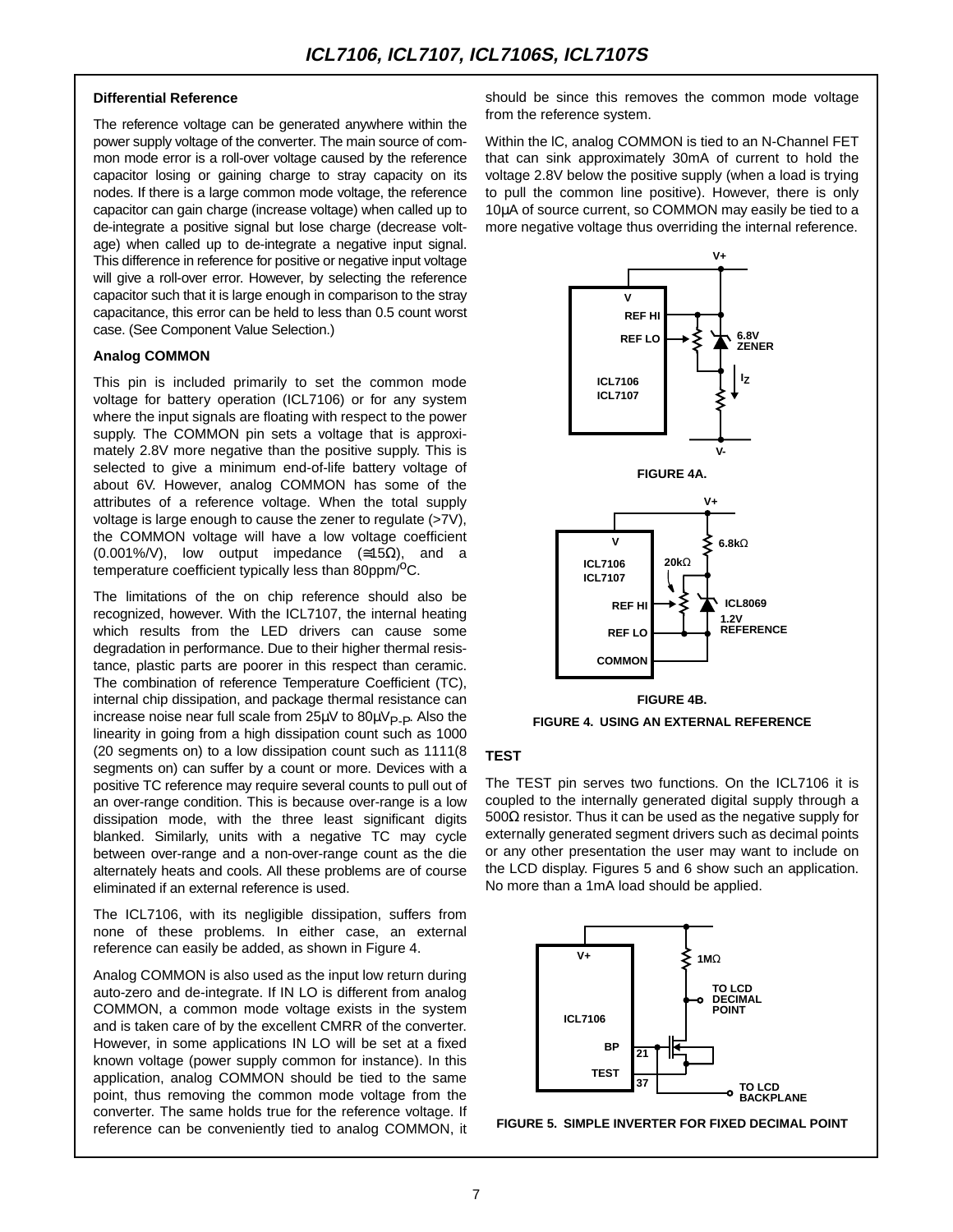The second function is a "lamp test". When TEST is pulled high (to V+) all segments will be turned on and the display should read "1888". The TEST pin will sink about 15mA under these conditions.

CAUTION: In the lamp test mode, the segments have <sup>a</sup> constant DC voltage (no square-wave). This may burn the LCD display if maintained for extended periods.



**FIGURE 6. EXCLUSIVE 'OR' GATE FOR DECIMAL POINT DRIVE**

# **Digital Section**

Figures 7 and 8 show the digital section for the ICL7106 and ICL7107, respectively. In the ICL7106, an internal digital ground is generated from a 6V Zener diode and a large P-Channel source follower. This supply is made stiff to absorb the relative large capacitive currents when the back plane (BP) voltage is switched. The BP frequency is the clock frequency divided by 800. For three readings/sec., this is a 60Hz square wave with a nominal amplitude of 5V. The segments are driven at the same frequency and amplitude and are in phase with BP when OFF, but out of phase when ON. In all cases negligible DC voltage exists across the segments.

Figure 8 is the Digital Section of the ICL7107. It is identical to the ICL7106 except that the regulated supply and back plane drive have been eliminated and the segment drive has been increased from 2mA to 8mA, typical for instrument size common anode LED displays. Since the 1000 output (pin 19) must sink current from two LED segments, it has twice the drive capability or 16mA.

In both devices, the polarity indication is "on" for negative analog inputs. If IN LO and IN HI are reversed, this indication can be reversed also, if desired.

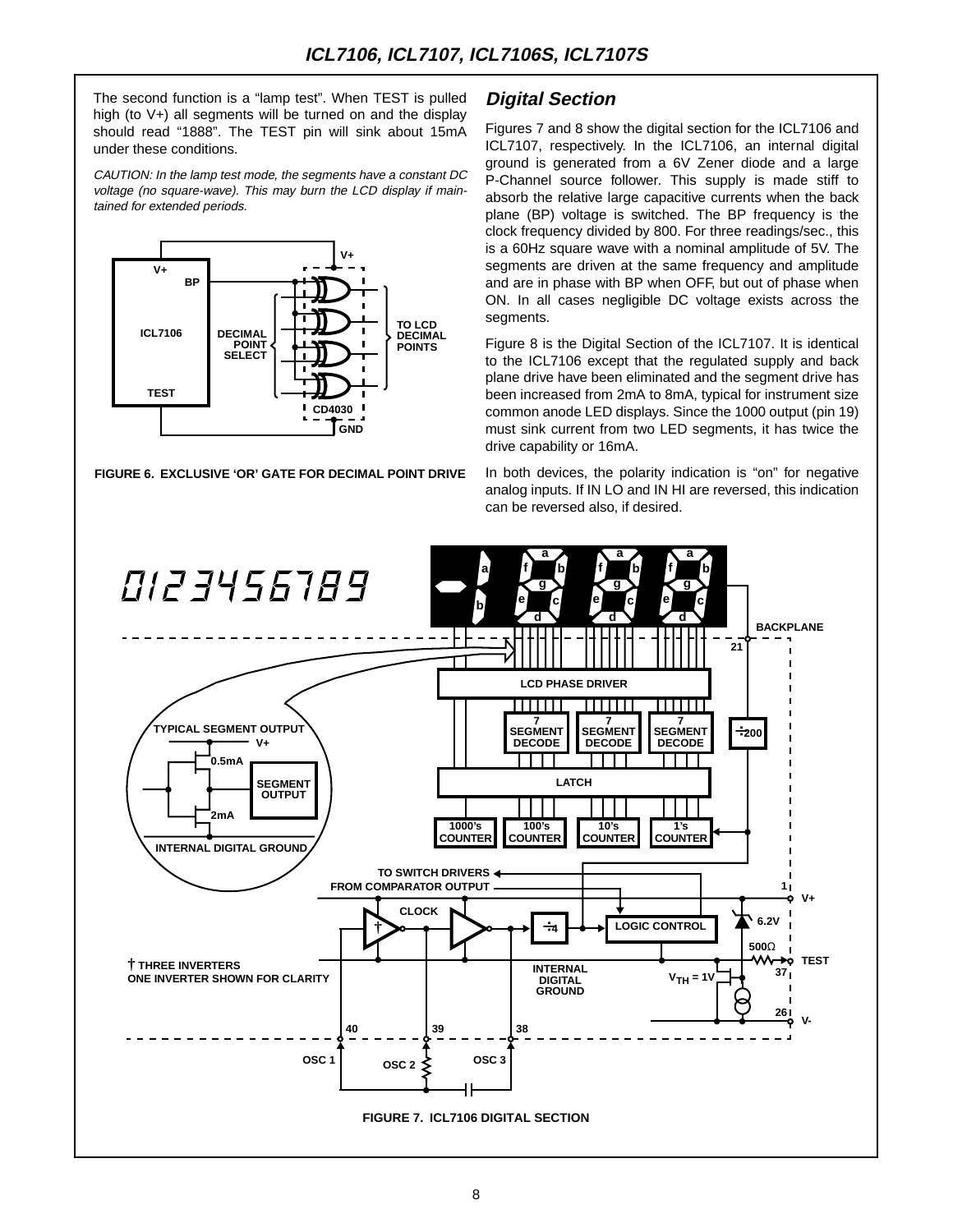

#### **System Timing**

Figure 9 shows the clocking arrangement used in the ICL7106 and ICL7107. Two basic clocking arrangements can be used:

- 1. Figure 9A. An external oscillator connected to pin 40.
- 2. Figure 9B. An R-C oscillator using all three pins.

The oscillator frequency is divided by four before it clocks the decade counters. It is then further divided to form the three convert-cycle phases. These are signal integrate (1000 counts), reference de-integrate (0 to 2000 counts) and auto-zero (1000 to 3000 counts). For signals less than full scale, auto-zero gets the unused portion of reference de-integrate. This makes a complete measure cycle of 4,000 counts (16,000 clock pulses) independent of input voltage. For three readings/second, an oscillator frequency of 48kHz would be used.

To achieve maximum rejection of 60Hz pickup, the signal integrate cycle should be a multiple of 60Hz. Oscillator frequencies of 240kHz, 120kHz, 80kHz, 60kHz, 48kHz, 40kHz,  $33^1$ /<sub>3</sub>kHz, etc. should be selected. For 50Hz rejection, Oscillator frequencies of 200kHz, 100kHz,  $66^2$ /<sub>3</sub>kHz, 50kHz, 40kHz, etc. would be suitable. Note that 40kHz (2.5 readings/second) will reject both 50Hz and 60Hz (also 400Hz and 440Hz).

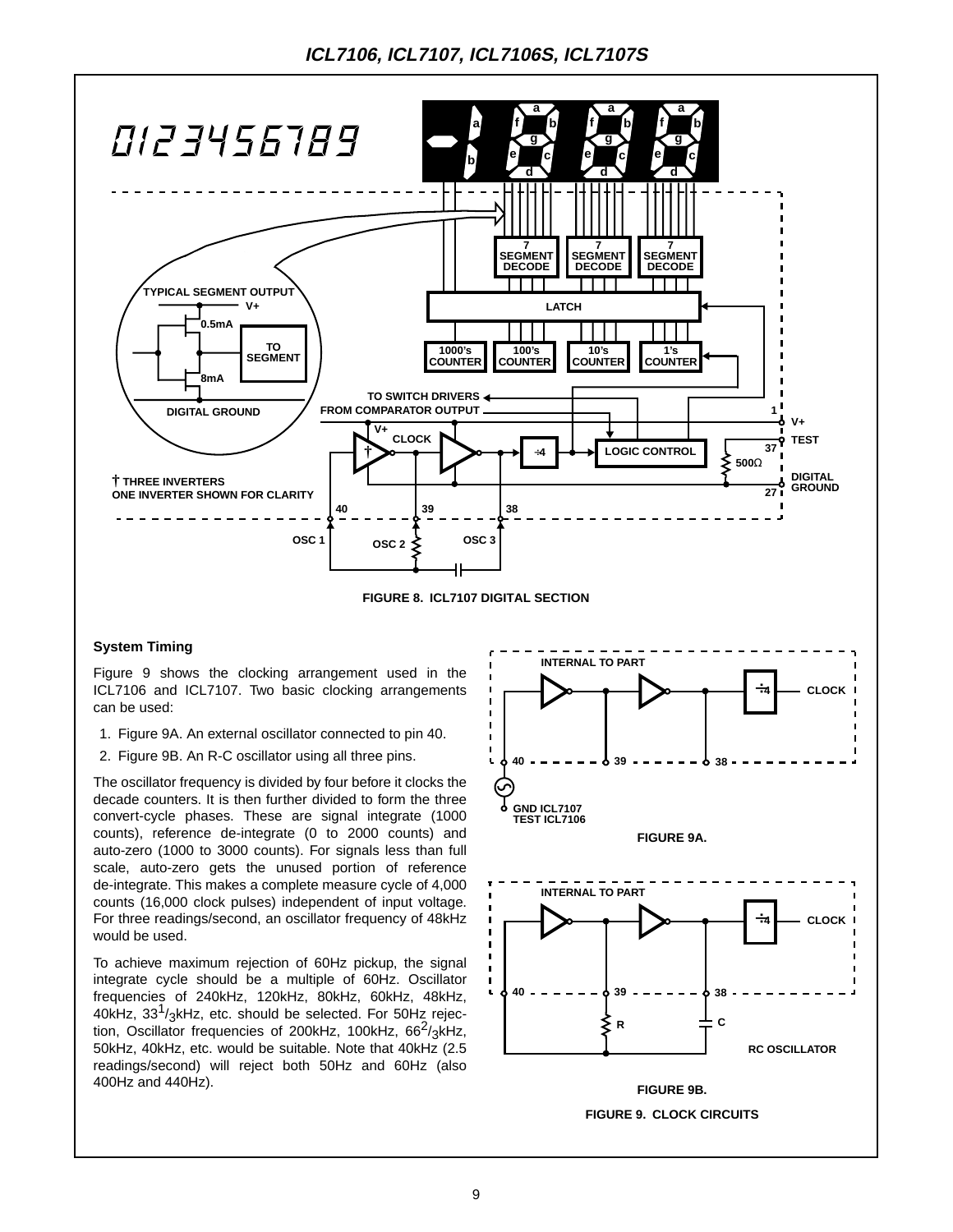# **Component Value Selection**

#### **Integrating Resistor**

Both the buffer amplifier and the integrator have a class A output stage with 100µA of quiescent current. They can supply 4µA of drive current with negligible nonlinearity. The integrating resistor should be large enough to remain in this very linear region over the input voltage range, but small enough that undue leakage requirements are not placed on the PC board. For 2V full scale, 470kΩ is near optimum and similarly a 47kΩ for a 200mV scale.

#### **Integrating Capacitor**

The integrating capacitor should be selected to give the maximum voltage swing that ensures tolerance buildup will not saturate the integrator swing (approximately. 0.3V from either supply). In the ICL7106 or the ICL7107, when the analog COMMON is used as a reference, a nominal +2V fullscale integrator swing is fine. For the ICL7107 with +5V supplies and analog COMMON tied to supply ground, a ±3.5V to +4V swing is nominal. For three readings/second (48kHz clock) nominal values for  $C_{\text{INT}}$  are 0.22 $\mu$ F and 0.10µF, respectively. Of course, if different oscillator frequencies are used, these values should be changed in inverse proportion to maintain the same output swing.

An additional requirement of the integrating capacitor is that it must have a low dielectric absorption to prevent roll-over errors. While other types of capacitors are adequate for this application, polypropylene capacitors give undetectable errors at reasonable cost.

### **Auto-Zero Capacitor**

The size of the auto-zero capacitor has some influence on the noise of the system. For 200mV full scale where noise is very important, a 0.47µF capacitor is recommended. On the 2V scale, a 0.047µF capacitor increases the speed of recovery from overload and is adequate for noise on this scale.

### **Reference Capacitor**

A 0.1µF capacitor gives good results in most applications. However, where a large common mode voltage exists (i.e., the REF LO pin is not at analog COMMON) and a 200mV scale is used, a larger value is required to prevent roll-over error. Generally 1µF will hold the roll-over error to 0.5 count in this instance.

#### **Oscillator Components**

For all ranges of frequency a 100kΩ resistor is recommended and the capacitor is selected from the equation:

$$
f = \frac{0.45}{RC}
$$
 For 48kHz Clock (3 Readings/sec),  
C = 100pF.

### **Reference Voltage**

The analog input required to generate full scale output (2000 counts) is:  $V_{\text{IN}} = 2V_{\text{REF}}$ . Thus, for the 200mV and 2V scale,  $V_{RFF}$  should equal 100mV and 1V, respectively. However, in many applications where the A/D is connected to a transducer, there will exist a scale factor other than unity between the input voltage and the digital reading. For instance, in a weighing system, the designer might like to have a full scale reading when the voltage from the transducer is 0.662V. Instead of dividing the input down to 200mV, the designer should use the input voltage directly and select  $V_{RFF}$  = 0.341V. Suitable values for integrating resistor and capacitor would be 1 20kΩ and  $0.22\mu$ F. This makes the system slightly quieter and also avoids a divider network on the input. The ICL7107 with ±5V supplies can accept input signals up to  $\pm$ 4V. Another advantage of this system occurs when a digital reading of zero is desired for  $V_{1N} \neq 0$ . Temperature and weighing systems with a variable fare are examples. This offset reading can be conveniently generated by connecting the voltage transducer between IN HI and COMMON and the variable (or fixed) offset voltage between COMMON and IN LO.

#### **ICL7107 Power Supplies**

The ICL7107 is designed to work from ±5V supplies. However, if a negative supply is not available, it can be generated from the clock output with 2 diodes, 2 capacitors, and an inexpensive lC. Figure 10 shows this application. See ICL7660 data sheet for an alternative.

In fact, in selected applications no negative supply is required. The conditions to use a single +5V supply are:

- 1. The input signal can be referenced to the center of the common mode range of the converter.
- 2. The signal is less than ±1.5V.
- 3. An external reference is used.



**FIGURE 10. GENERATING NEGATIVE SUPPLY FROM +5V**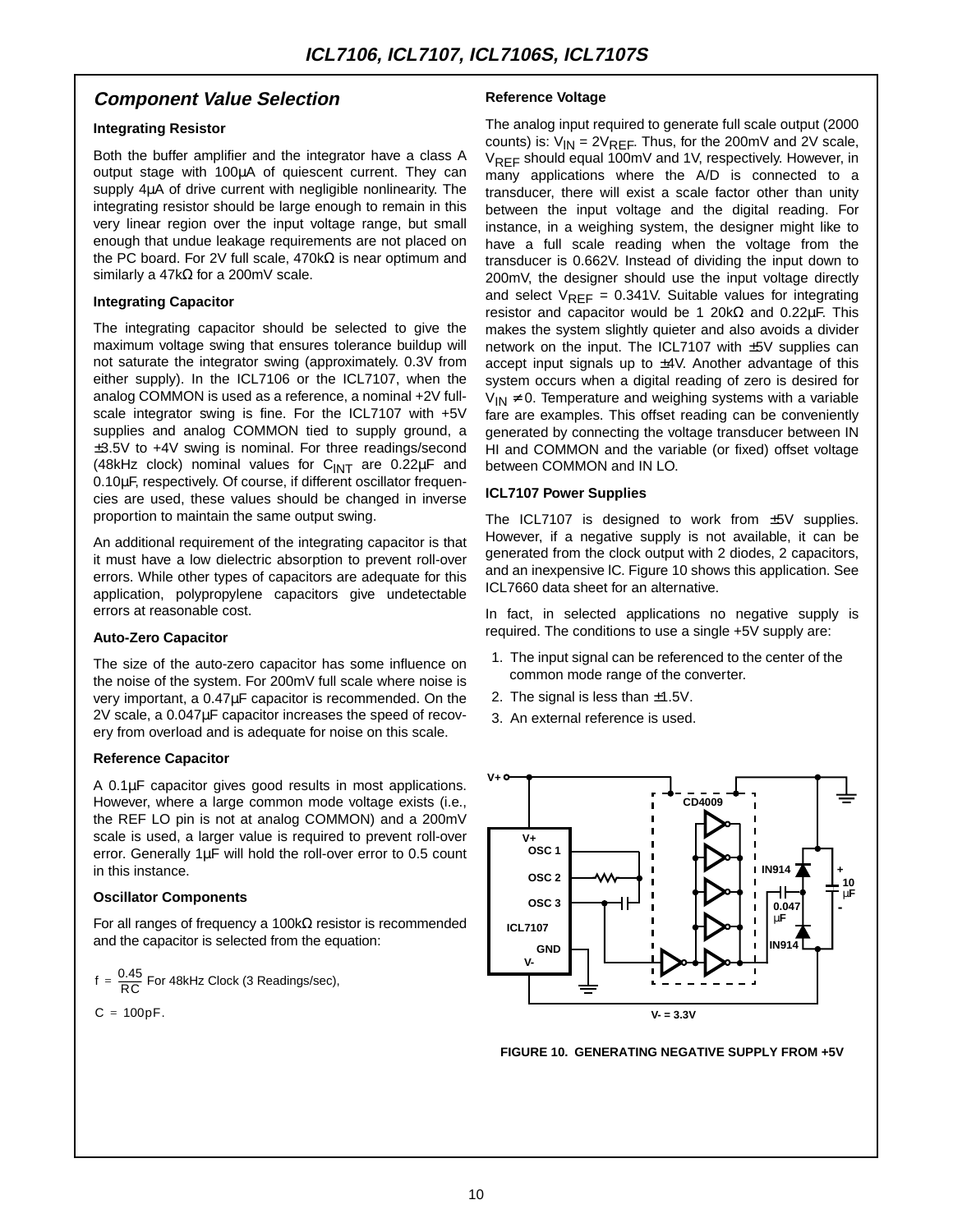# **Typical Applications**

The ICL7106 and ICL7107 may be used in a wide variety of configurations. The circuits which follow show some of the possibilities, and serve to illustrate the exceptional versatility of these A/D converters.

The following application notes contain very useful information on understanding and applying this part and are available from Intersil Corporation.

# **Application Notes**

| <b>NOTE#</b> | <b>DESCRIPTION</b>                                                                        | <b>AnswerFAX</b><br>$DOC.$ # |
|--------------|-------------------------------------------------------------------------------------------|------------------------------|
| AN016        | "Selecting A/D Converters"                                                                | 9016                         |
| AN017        | "The Integrating A/D Converter"                                                           | 9017                         |
| AN018        | "Do's and Don'ts of Applying A/D<br>Converters"                                           | 9018                         |
| AN023        | "Low Cost Digital Panel Meter Designs"                                                    | 9023                         |
| AN032        | "Understanding the Auto-Zero and<br>Common Mode Performance of the<br>ICL7136/7/9 Family" | 9032                         |
| AN046        | "Building a Battery-Operated Auto<br>Ranging DVM with the ICL7106"                        | 9046                         |
| AN052        | "Tips for Using Single Chip 3 <sup>1</sup> / <sub>2</sub> Digit A/D<br>Converters"        | 9052                         |

# **Typical Applications**





Values shown are for 200mV full scale, 3 readings/sec., floating supply voltage (9V battery).

**FIGURE 11. ICL7106 USING THE INTERNAL REFERENCE FIGURE 12. ICL7107 USING THE INTERNAL REFERENCE**

Values shown are for 200mV full scale, 3 readings/sec. IN LO may be tied to either COMMON for inputs floating with respect to supplies, or GND for single ended inputs. (See discussion under Analog COMMON.)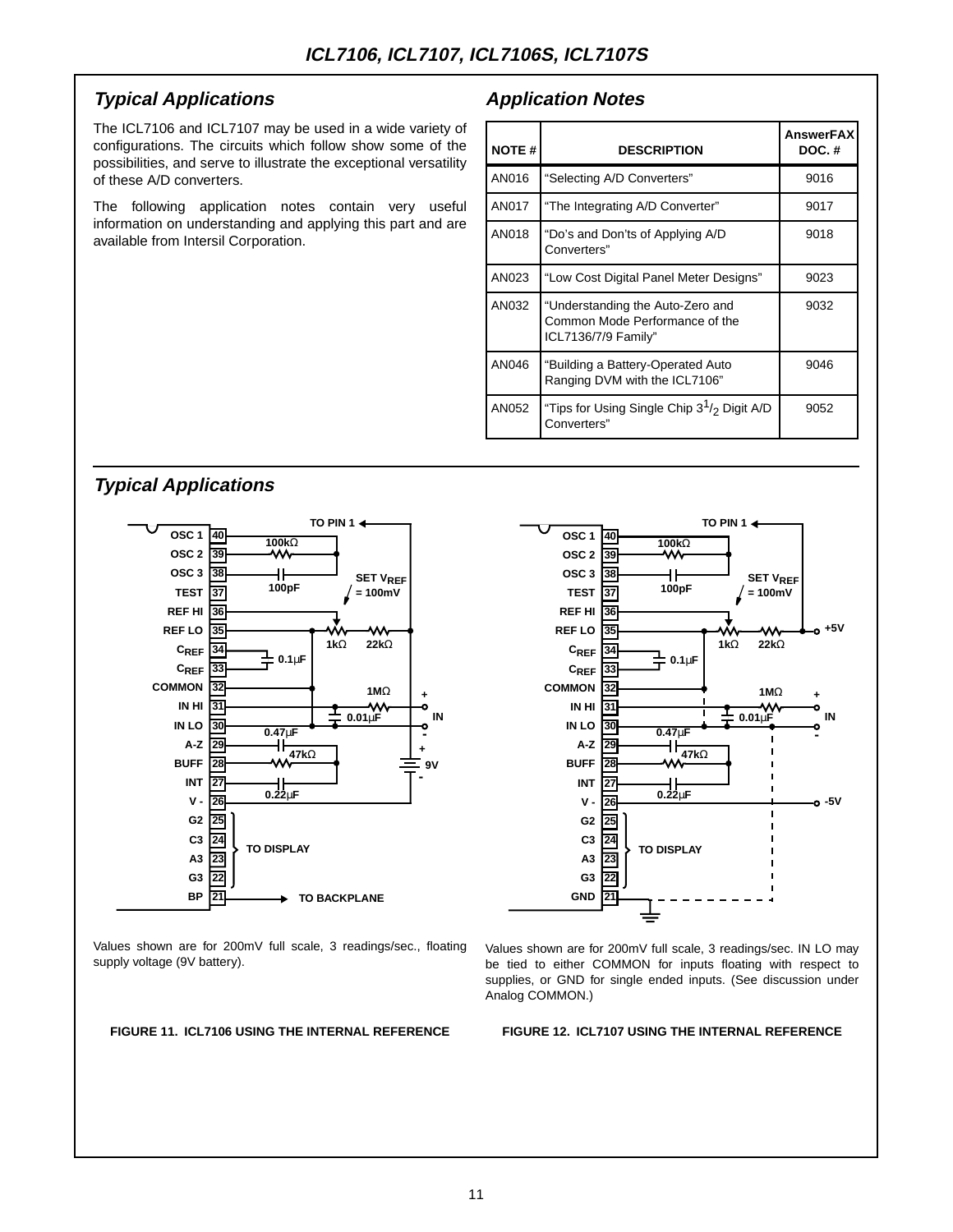

IN LO is tied to supply COMMON establishing the correct common mode voltage. If COMMON is not shorted to GND, the input voltage may float with respect to the power supply and COMMON acts as a pre-regulator for the reference. If COMMON is shorted to GND, the input is single ended (referred to supply GND) and the pre-regulator is overridden.







Since low TC zeners have breakdown voltages ~ 6.8V, diode must be placed across the total supply (10V). As in the case of Figure 14, IN LO may be tied to either COMMON or GND.





An external reference must be used in this application, since the voltage between V+ and V- is insufficient for correct operation of the internal reference.

#### **FIGURE 15. ICL7106 AND ICL7107: RECOMMENDED COMPONENT VALUES FOR 2V FULL SCALE**

#### **FIGURE 16. ICL7107 OPERATED FROM SINGLE +5V**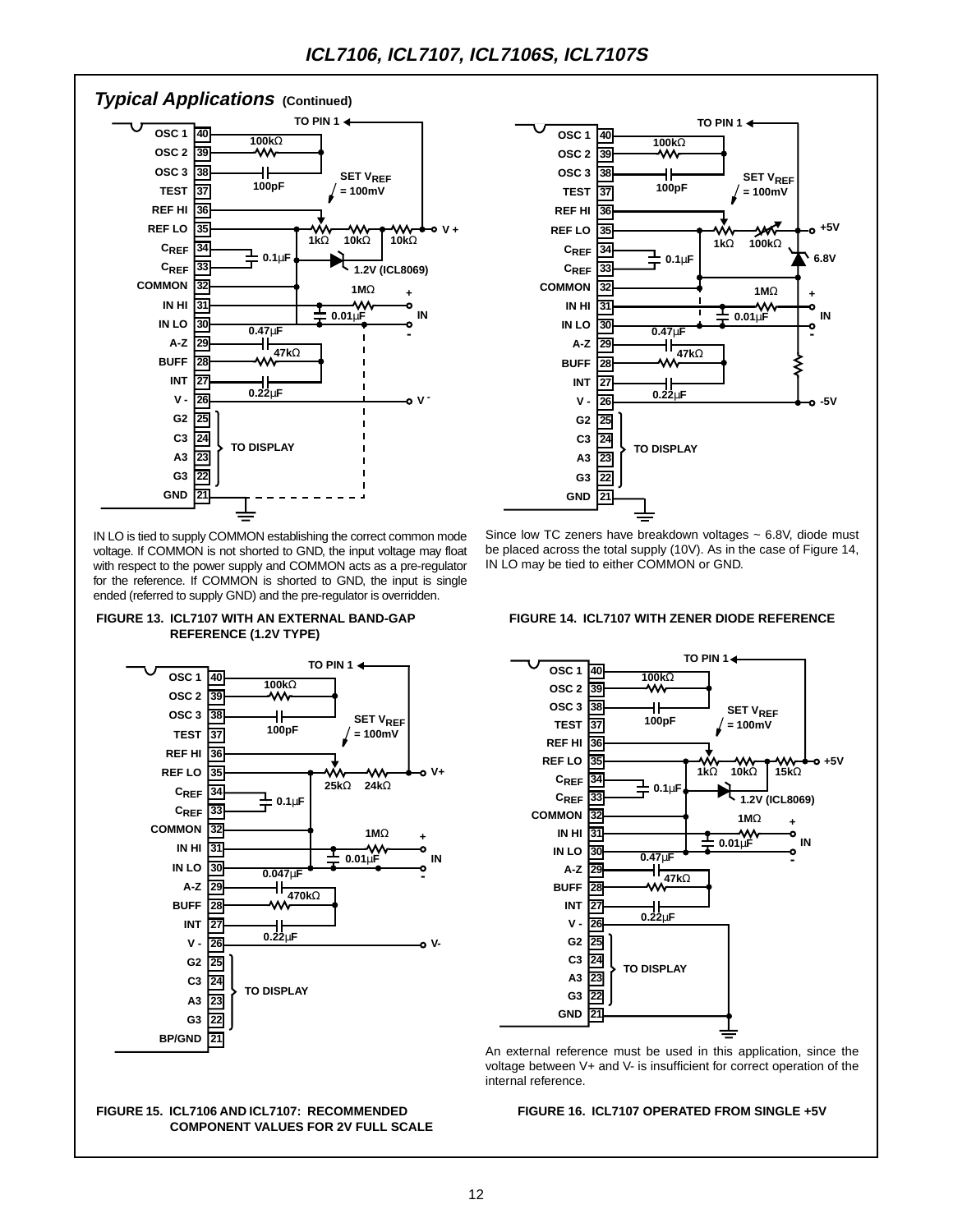

The resistor values within the bridge are determined by the desired sensitivity.

**FIGURE 17. ICL7107 MEASUREING RATIOMETRIC VALUES OF QUAD LOAD CELL**



**FIGURE 19. CIRCUIT FOR DEVELOPING UNDERRANGE AND OVERRANGE SIGNAL FROM ICL7106 OUTPUTS**



A silicon diode-connected transistor has a temperature coefficient of about -2mV/ $\rm{^O}C$ . Calibration is achieved by placing the sensing transistor in ice water and adjusting the zeroing potentiometer for a 000.0 reading. The sensor should then be placed in boiling water and the scale-factor potentiometer adjusted for a 100.0 reading.

**FIGURE 18. ICL7106 USED AS A DIGITAL CENTIGRADE THERMOMETER**

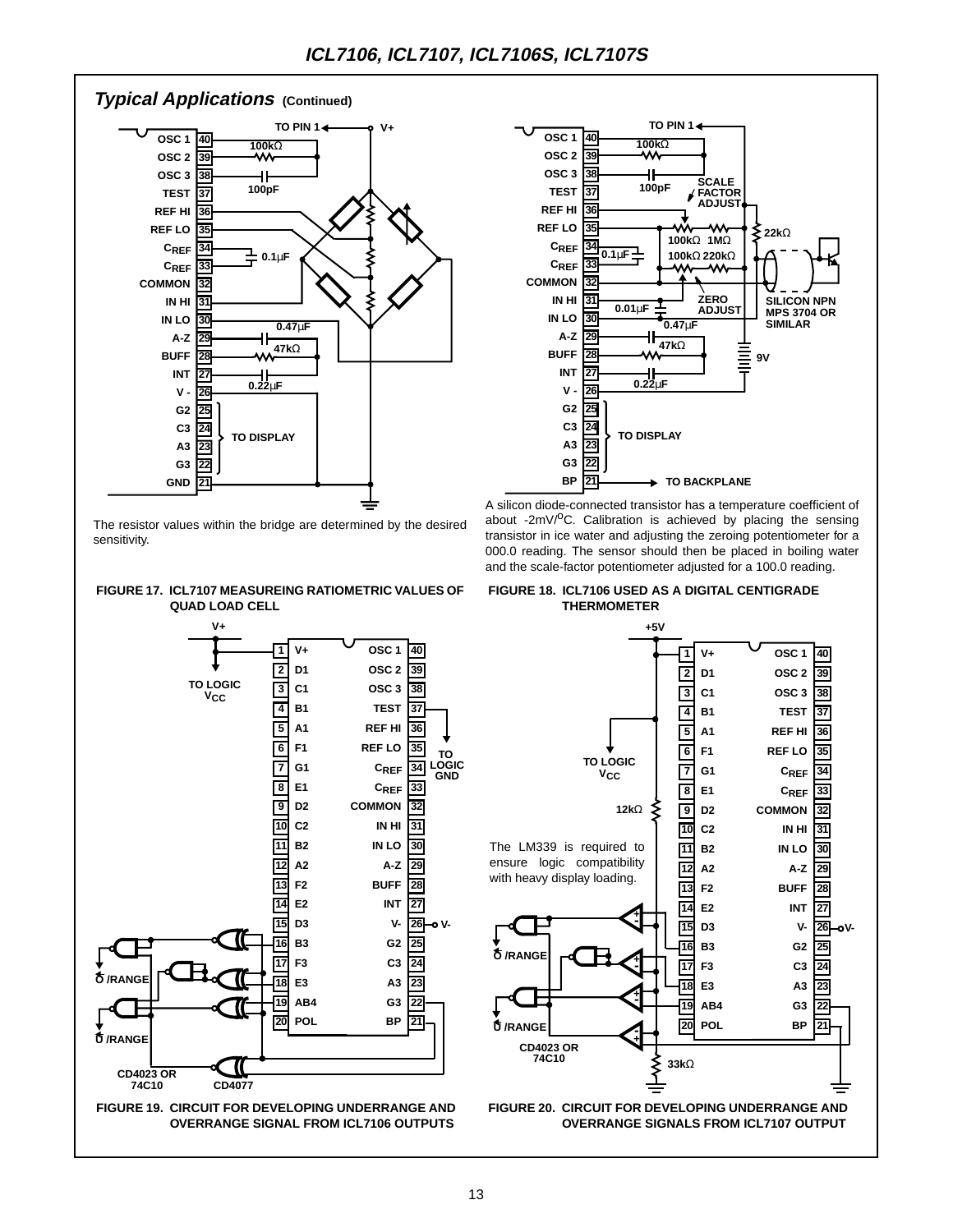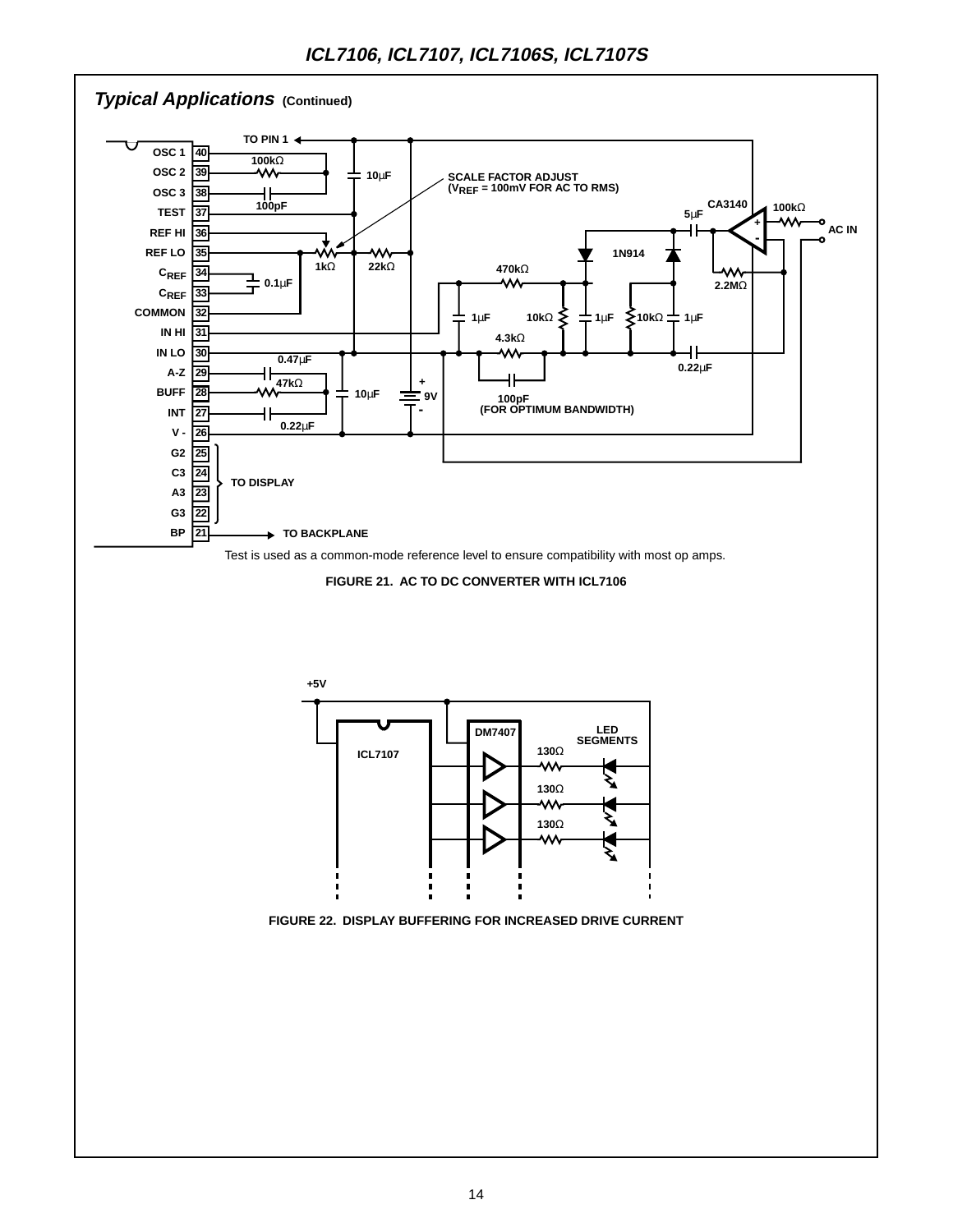# **Dual-In-Line Plastic Packages (PDIP)**



#### NOTES:

- 1. Controlling Dimensions: INCH. In case of conflict between English and Metric dimensions, the inch dimensions control.
- 2. Dimensioning and tolerancing per ANSI Y14.5M**-**1982.
- 3. Symbols are defined in the "MO Series Symbol List" in Section 2.2 of Publication No. 95.
- 4. Dimensions A, A1 and L are measured with the package seated in JEDEC seating plane gauge GS**-**3.
- 5. D, D1, and E1 dimensions do not include mold flash or protrusions. Mold flash or protrusions shall not exceed 0.010 inch (0.25mm).
- 6. E and  $|e_A|$  are measured with the leads constrained to be perpendicular to datum  $\vert$  -C- $\vert$ .
- 7.  $e_B$  and  $e_C$  are measured at the lead tips with the leads unconstrained.  $e_C$  must be zero or greater.
- 8. B1 maximum dimensions do not include dambar protrusions. Dambar protrusions shall not exceed 0.010 inch (0.25mm).
- 9. N is the maximum number of terminal positions.
- 10. Corner leads (1, N, N/2 and N/2 + 1) for E8.3, E16.3, E18.3, E28.3, E42.6 will have a B1 dimension of 0.030 - 0.045 inch (0.76 - 1.14mm).

#### **E40.6 (JEDEC MS-011-AC ISSUE B) 40 LEAD DUAL-IN-LINE PLASTIC PACKAGE**

|                | <b>INCHES</b> |            | <b>MILLIMETERS</b> |            |                |
|----------------|---------------|------------|--------------------|------------|----------------|
| <b>SYMBOL</b>  | <b>MIN</b>    | <b>MAX</b> | <b>MIN</b>         | <b>MAX</b> | <b>NOTES</b>   |
| A              |               | 0.250      |                    | 6.35       | 4              |
| A <sub>1</sub> | 0.015         |            | 0.39               |            | $\overline{4}$ |
| A2             | 0.125         | 0.195      | 3.18               | 4.95       |                |
| B              | 0.014         | 0.022      | 0.356              | 0.558      | -              |
| <b>B1</b>      | 0.030         | 0.070      | 0.77               | 1.77       | 8              |
| C              | 0.008         | 0.015      | 0.204              | 0.381      |                |
| D              | 1.980         | 2.095      | 50.3               | 53.2       | 5              |
| D <sub>1</sub> | 0.005         |            | 0.13               |            | 5              |
| E              | 0.600         | 0.625      | 15.24              | 15.87      | 6              |
| E1             | 0.485         | 0.580      | 12.32              | 14.73      | 5              |
| e              | 0.100 BSC     |            |                    | 2.54 BSC   |                |
| $e_A$          | 0.600 BSC     |            | 15.24 BSC          |            | 6              |
| $e_{B}$        |               | 0.700      |                    | 17.78      | 7              |
| L              | 0.115         | 0.200      | 2.93               | 5.08       | 4              |
| Ν              | 40            |            |                    | 40         | 9              |

Rev. 0 12/93